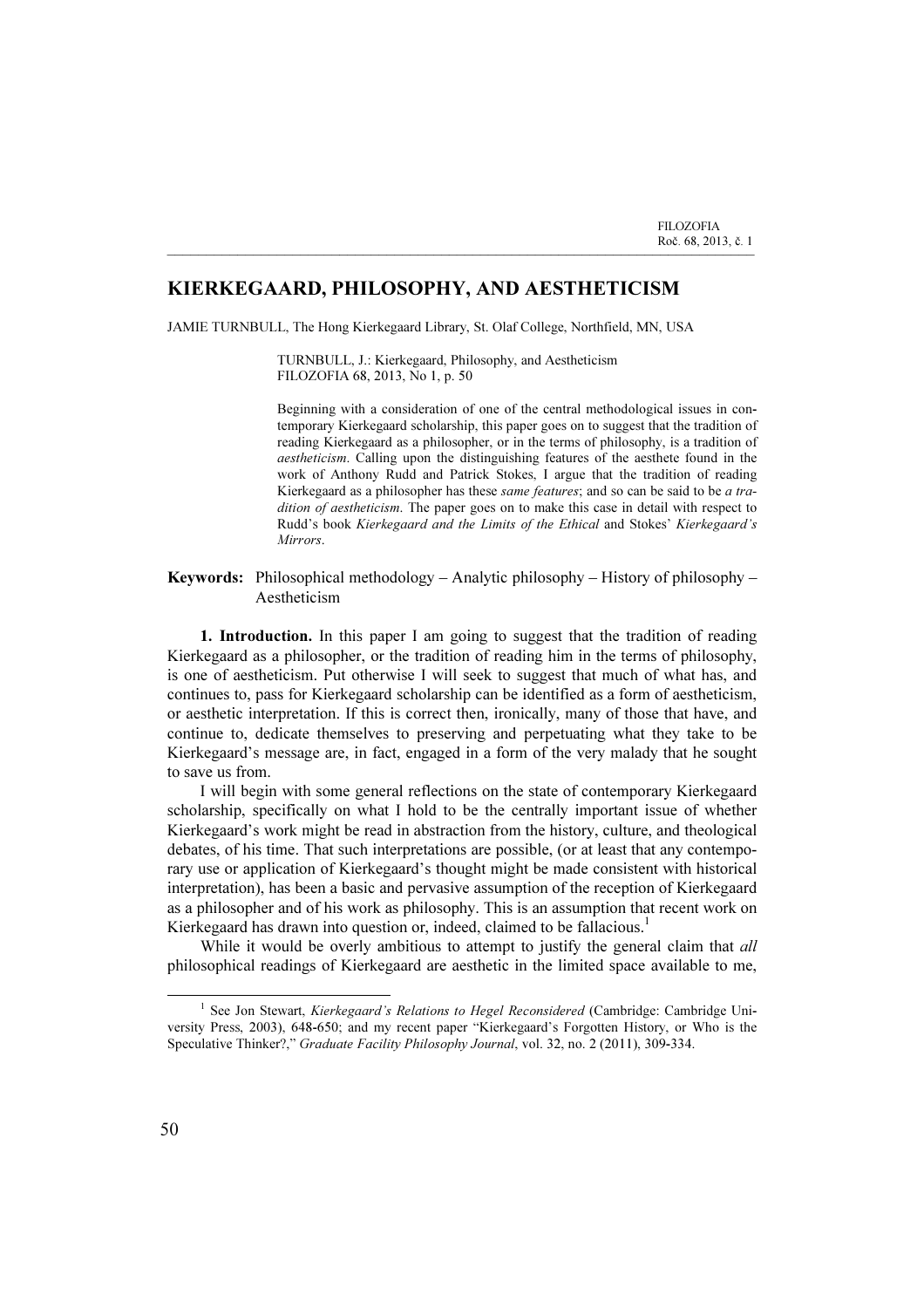I nonetheless wish to seek to advance this case by giving some concrete examples. To this end I examine the work of several contemporary analytic commentators working within the tradition of reading Kierkegaard as a philosopher: Anthony Rudd and Patrick Stokes.<sup>2</sup> Specifically, I shall seek to outline Rudd and Stokes' reflections on the figure of Kierkegaard's aesthete, as depicted in Either/Or part one. Calling upon these reflections, and the features of aestheticism that they reveal, I argue that the methodological presuppositions of these commentators can themselves be identified as aesthetic.

2. Current Kierkegaard Scholarship. Given the theme of this collection of articles, it is appropriate to begin with some reflections on the state of current Kierkegaard scholarship. The centrally important issue in contemporary Kierkegaard scholarship, as I envisage it, is the methodological one of how we go about reading Kierkegaard's works and understanding his thought. Specifically it is the subject of the relation between Kierkegaard's work and thought and the history, culture, and intellectual debates which gave birth to them. At issue is the question of whether or not, or how far, interpretations of Kierkegaard's work and thought can depart from his immediate intellectual, cultural, and historical context and still be considered readings of 'Kierkegaard'.

Commentators are divided on the answer to give to this question. For instance, certain scholars apparently hold that questions of historical interpretation are arbitrary, or  $\frac{1}{2}$  irrelevant, to contemporary readings of Kierkegaard and uses of his thought.<sup>3</sup> Others think that our understanding of Kierkegaard's work and thought in his immediate intellectual and cultural context can be made *consistent* with the attempt to apply him to our own contemporary philosophical concerns and agendas.<sup>4</sup> My own view is that there is a *neces*sary connection between our understanding Kierkegaard's immediate intellectual and cultural context and our comprehending his work and thought aright, such that these *can*not be separated one from the other. Moreover, I think that the attempt to read Kierkegaard outside of his immediate theological and historical context cannot but lead to misreading and misinterpretation; and that *this* situation, by and large, describes the state of current scholarship. (Indeed, I want to suggest, it describes the history of reading Kierkegaard's work as philosophy and understanding him as a philosopher).

Methodological questions, such as the above, in turn raise further questions about how we are to go about classifying and characterizing Kierkegaard, his work, and his thought. Indeed, the answer that we give to the above question has large and significant corollaries for the identity of Kierkegaard, the discipline of Kierkegaard scholarship, and we as Kierkegaard scholars. For questions concerning how we are to go about reading

<sup>&</sup>lt;sup>2</sup> I am grateful to Patrick Stokes for allowing me access to his unpublished manuscript, *The Naked* Self. My references to this work will be to the pagination of the manuscript, but readers should be aware that this may differ from the work when it appears in print.

 $3$  For example, this appears to be Rudd's view. See Anthony Rudd, Kierkegaard and the Limits of the Ethical (Oxford: Clarendon Press, 1993), 19.

<sup>&</sup>lt;sup>4</sup> This position is the view of the majority of commentators, although few explicitly state as such. On this point see the passages from Stokes' The Naked Self treated in section 5 below.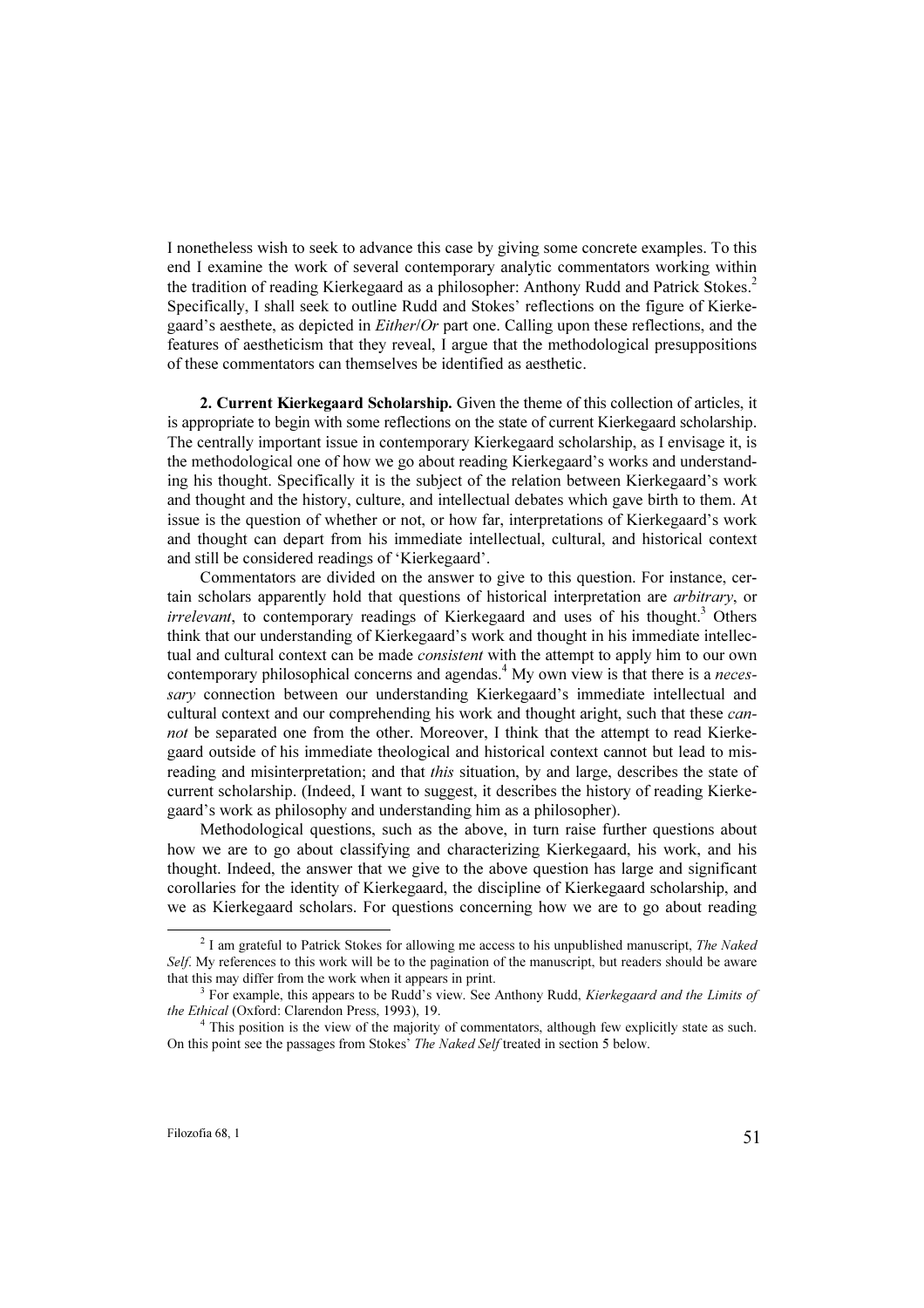and understanding Kierkegaard's works have consequences for what we can conceivably take ourselves to be doing when we engage in Kierkegaard scholarship, and thus for our own natures and identities as Kierkegaard scholars. For example, is it possible for us to think of ourselves as engaged in a wholly ahistorical, secular, and philosophical investigation, or must Kierkegaard scholars necessarily conceive of themselves as working out of disciplines such as Danish intellectual and cultural history? In this way questions of methodology strike at the heart of the nature and identity of Kierkegaard scholarship, and of ourselves as Kierkegaard scholars.

My own view is that Kierkegaard scholarship must, of necessity, conceive of itself as working against the background of Danish intellectual and cultural history. In contrast, the tradition of interpreting Kierkegaard as a philosopher, and his work as philosophy, (including the movement in Kierkegaard scholarship that conceives of itself as engaged in some secular, theologically naturalistic, and philosophical undertaking), has largely been ignorant of the immediate intellectual, theological, and cultural context in which Kierkegaard was writing. More recently, however, as research about Kierkegaard's place in the Danish Golden Age has been published, such methodological approaches are moving from a situation of ignorance to one of self-deception.

The tradition of reading Kierkegaard as a philosopher, and his work as philosophy, has, by and large, *defined itself* in opposition to a certain conception of philosophy. A conception of a certain kind or type of philosophy as disengaged, abstract, speculative, and *impersonal*.<sup>5</sup> Yet this tradition, I claim, is itself premised upon a methodology which disengages and abstracts Kierkegaard's work and thought from his immediate historical and cultural context; as well as from the particular historical individual Søren Kierkegaard.<sup>6</sup> The irony is that, in true Hegelian fashion, the tradition of reading Kierkegaard as a philosopher defines itself in opposition to a position with which it is, ultimately, *identi*cal. Only by becoming self-conscious of this, and the conditions which have given rise to it, can this tradition of Kierkegaard scholarship overcome itself and understand his work and thought aright.

The above tradition is also, as I shall seek to suggest in the remainder of this paper, a tradition of aestheticism. To make this case I will now consider some remarks about Kierkegaard's aesthete, as found in the work of certain contemporary commentators who seek to make the case that Kierkegaard has a serious contribution to make to contemporary philosophy: Anthony Rudd and Patrick Stokes. My purpose is to outline Rudd and Stokes' portrait of the aesthete, before using it as a basis upon which to examine both the

<sup>&</sup>lt;sup>5</sup> See, for instance, the conception of philosophy *against* which Kierkegaard's work is presented in Chapter I of Rudd, Kierkegaard and the Limits of the Ethical, 1-26; Chapter II of John Lippitt, Humour and Irony in Kierkegaard's Thought (Basingstoke: Macmillan, 2000), 12-26; and Rick Furtak, "The Kierkegaardian Ideal of 'Essential Knowing' and the Scandal of Modern Philosophy," Kierkegaard's Concluding Unscientific Postscript: A Critical Guide, ed. Rick Furtak (Cambridge: Cambridge University Press, 2010), 1-5; 87-110.

 $6$  On this point see my paper "Kierkegaard's Forgotten History, or Who is the Speculative Thinker?" op. cit.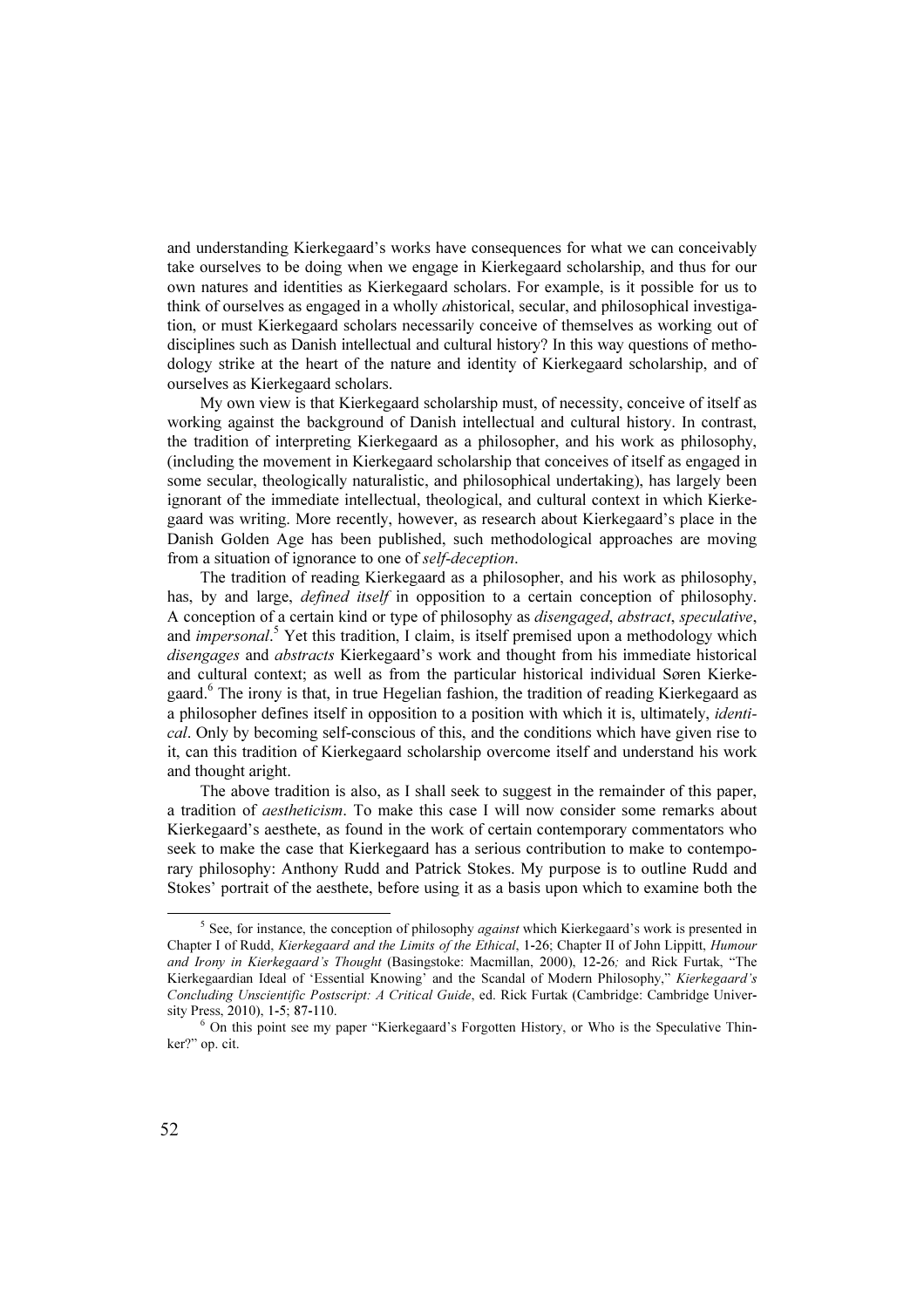methodological presuppositions of the tradition of reading Kierkegaard as a philosopher in general, as well as the agenda of these commentators in particular.

3. Who is the Aesthete? In this section I will begin by briefly sketching what I take to be a commonly recognised, or accepted, portrait of the figure of the aesthete 'A' in *Either/Or.* I will then seek to supplement this brief sketch with some remarks on the identifying or distinguishing features of the aesthete as found in Anthony Rudd's Kierkegaard and the Limits of the Ethical and Kierkegaard After MacIntyre, and Patrick Stokes in Kierkegaard's Mirrors and his unpublished manuscript The Naked Self.<sup>7</sup>

The aesthetic individual, or the aesthete, personified by the figure of  $A'$  in  $E_i$ ther/Or, lives life in terms of the interesting and the boring. Pursuing whatever fleeting activity will occupy him, and momentarily excite his curiosity and attention, the aesthete can even be said to go to lengths *not* to engage in activities that might lead to commitment, responsibility, and the taking on of a more stable and consistent identity. The aesthete can be said to be preoccupied with the way in which things *appear* to be, without a concern for their deeper significance or nature. Moreover the aesthete's attempt to attribute meaning and significance to things is dictated by fad, whim, fashion, contingency, and coincidence. In this way the aesthete's life is dictated by immediacy, fortune and misfortune: for the meaning and significance of his life appears to lie in nothing over and above the contingency of what happens to befall him.

Rudd describes the aesthete 'A' as a "prototype of the rootless Sartrean or Rortyian ironic self," "the disengaged or ironic modern self-one who stands outside of all traditions," and as "the prototype of the rootless, individualistic modern self, for whom all relationships, traditions and roles are contingent-Sartre's existentialist self...."<sup>8</sup> Rudd goes on to develop a portrait of the aesthetic individual 'A', and what is wrong with his conception of life or reality, vis-à-vis the ethical position of the Judge.

One of the features of the aesthete, as Rudd suggests, is the ability to control or manipulate his memory: to be able to remember and forget what he wants to. This, the art of remembering and forgetting, allows the aesthete to avoid attributing any overwhelming significance and meaning to his experience and history such that it might lead to the formation of commitments, or the taking on of projects, roles, and responsibilities.<sup>9</sup> In accord with this, it is essential to the aesthete that he be continually concerned with the new, the novel, in order to avoid any weight of responsibility or commitment that might be fostered upon him by beginning to pay attention to his own history. As Stokes points out, for the

<sup>&</sup>lt;sup>7</sup> I have reviewed several of these books. See, "Kierkegaard's Mirrors: Interest, Self, and Moral Vision," British Journal for the History of Philosophy, vol. 19, no.1 (2011); and "Kierkegaard and The Limits of the Ethical," Kierkegaard's Secondary Literature (Kierkegaard Research: Sources, Reception and Resources, vol. 18), ed. Jon Stewart (Aldershot: Ashgate, forthcoming). <sup>8</sup>

 $8$  Rudd, *Kierkegaard and the Limits of the Ethical*, xxiii; Anthony Rudd, "Reason in Ethics: Mac-Intyre and Kierkegaard," Kierkegaard After MacIntyre: Essays on Freedom, Narrative, and Virtue, ed. Anthony Rudd and John Davenport, (La Salle: Open Court, 2001), 131, 138.

 $\frac{9}{9}$  Rudd, Kierkegaard and the Limits of the Ethical, 71.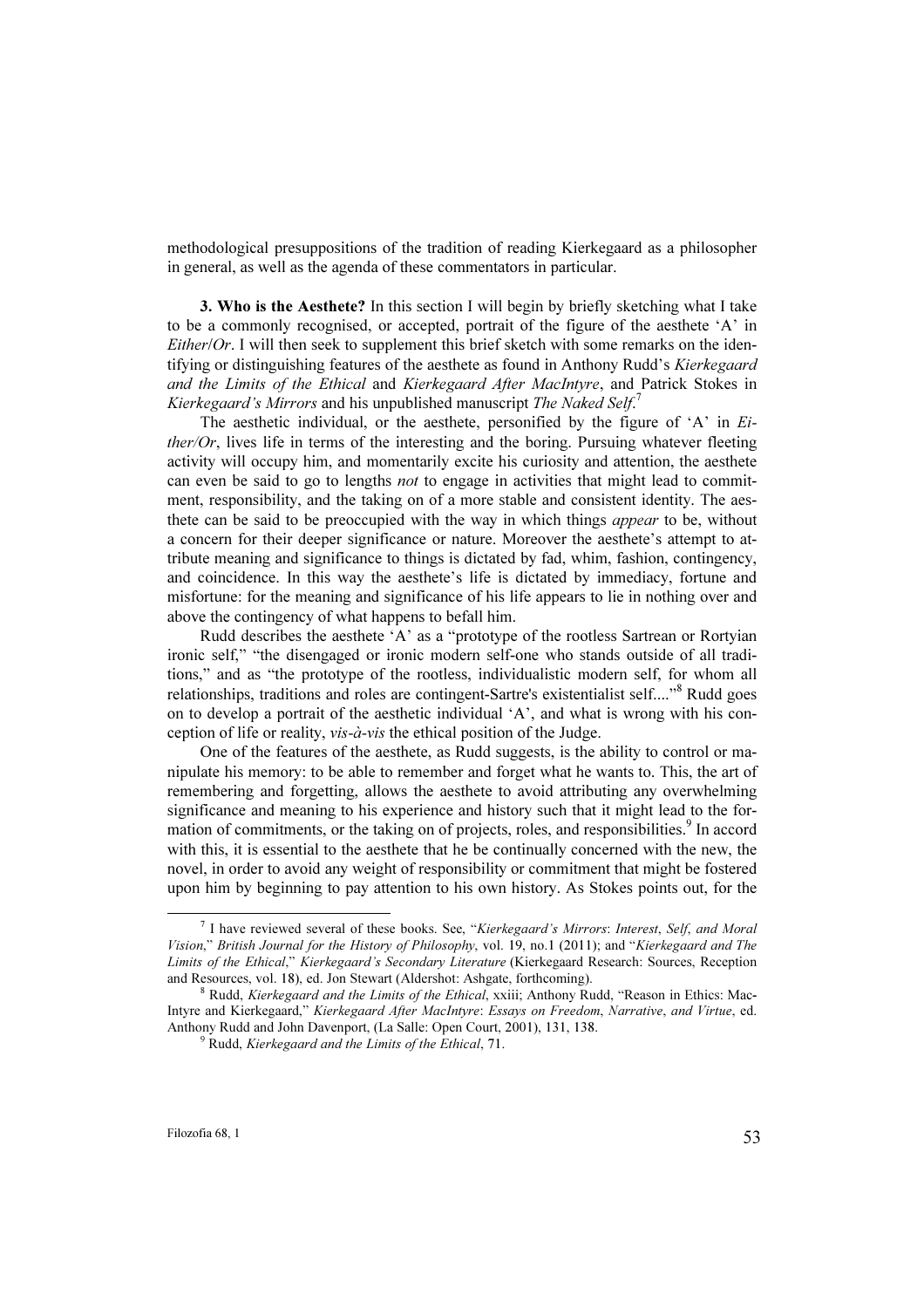aesthete, "novelty is paramount," and is "threatened by any commitment that results from temporal duration."<sup>10</sup>

What motivates the aesthete is the pursuit of the interesting, and the avoidance of boredom. Yet "the desperate attempt to stave off boredom," as Stokes notes, compels the aesthete "to find diversion in ever more aspects of life, that is, to find more and more things interesting."<sup>11</sup> Despite this the aesthete must also be selective about the object of his interest, least his distraction become so compelling that it begin to demand something of his future, and so he "must cultivate an ability to be diverted by things of no consequence. $12$ <sup>12</sup> The result of this continual pursuit of the interesting, and the avoidance of boredom, commitment, and responsibility is, as Rudd tells us, that aesthetic life "reduces to a series of moments...with no principle of unity discernible in them."<sup>13</sup> The aesthetic life "lacks continuity." What is essential to such a life, as Kierkegaard describes it, claims Rudd, is "the avoidance of commitments which would tie the self down, [and] provide it with a stable identity."<sup>14</sup> For this reason Rudd holds the purely aesthetic life to be one "which makes impossible the development of a coherent sense of personal identity, and therefore one that makes personal fulfillment impossible."<sup>15</sup>

We should now have a sense of the different features that go to characterize and identify the figure of the aesthete, and the aesthetic life. On this basis, I will now turn to examine and evaluate some of the methodological presuppositions that I take to be endemic to not just contemporary analytical interpretations of Kierkegaard but also to the tradition of reading Kierkegaard as a philosopher more generally. The purpose of this is to suggest that the tradition of Kierkegaard scholarship is, at bottom, a tradition of aestheticism.

4. The Philosophical Tradition as Aesthetic. I will now suggest that the philosophical tradition of reading Kierkegaard, of reading him as a philosopher or in the terms of philosophy, is aesthetic, on the grounds that this tradition shares the above outlined distinguishing features of aestheticism. Specifically: an attachment to immediacy; the ability to control memory; be distracted by novelty and things of no consequence; and a concomitant resistance to commitment, responsibility, and the formation of a stable and coherent identity, can all be said to be features of the attempt to read Kierkegaard as a philosopher. Indeed all of these maladies, I think, accompany the methodological presuppositions of much that has passed, and continues to pass, for Kierkegaard scholarship.

The attempt to read Kierkegaard as a philosopher can be said to be an immediate one, for it depends upon approaching his texts and arguments as they immediately appear

<sup>&</sup>lt;sup>10</sup> Patrick Stokes, Kierkegaard's Mirrors: Interest, Self, and Moral Vision (Basingstoke: Palgrave Macmillan, 2010), 24.

<sup>&</sup>lt;sup>11</sup> Stokes, *Kierkegaard's Mirrors*, 22. <sup>12</sup> Stokes, *Kierkegaard's Mirrors*, 23. <sup>13</sup> Rudd, "Reason in Ethics," 139.

<sup>&</sup>lt;sup>14</sup> Rudd, "Reason in Ethics," 138.

 $15$  Ibid.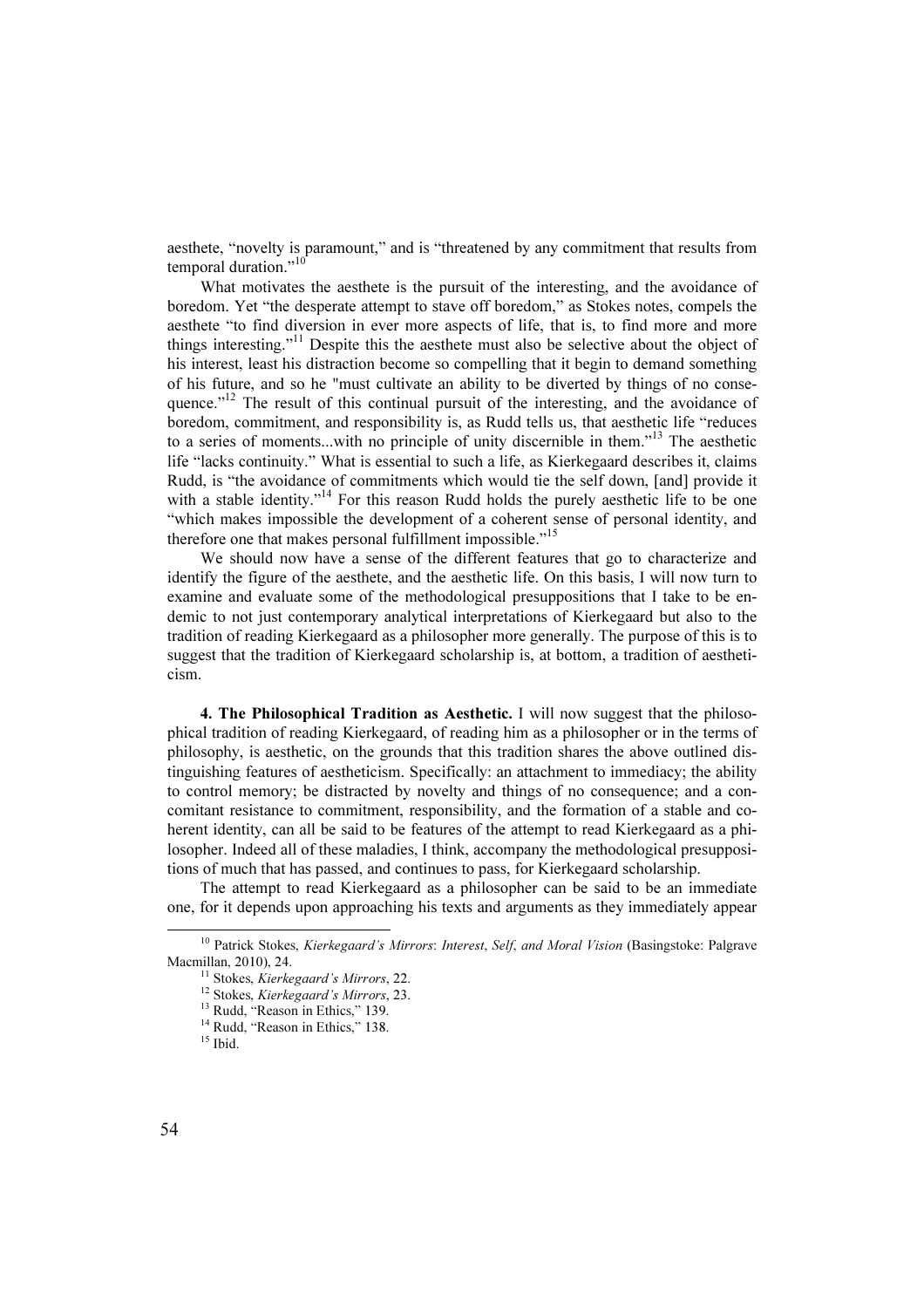(and speak to one's interests and inclinations); and irrespective of situating them in a historical or cultural narrative in which a larger meaning or significance might become manifest. The concern, or agenda, of the commentator attempting to bring Kierkegaard's work into relation with his or her contemporary philosophical concerns is: how does this work speak to my, or our, contemporary philosophical issues and problems? The concern is with how these works can, or do, appear, as opposed to what Kierkegaard's meaning, aim, or intention might have been in writing them. This is evident in the structure of numerous contemporary works on Kierkegaard which typically assume the form: here is an important contemporary philosophical problem, now how does Kierkegaard answer to  $it?$ <sup>16</sup> This is in contrast to an approach which begins with a historical understanding, and proceeds on that basis.

The methodological agenda of the philosophical tradition of Kierkegaard scholarship can also be said to be premised upon fortune and misfortune. Its motivation is to bring Kierkegaard into relation to the latest philosophical fad, whim, or fashion, and without concern for questions of historical meaning and necessity (such as: whether the question, or issue, is one that can realistically have occupied Kierkegaard at all?) An example of this is the strategy that any observation or remark on Kierkegaard by a modern philosopher requires a volume of papers, as has recently happened in the cases of both Derrida and MacIntyre.<sup>17</sup> Yet such interpretations merely play with the ambiguity of being able to interpret Kierkegaard independently of the degree of determinacy that historical and cultural considerations bring to bear.

The tradition of reading Kierkegaard as a philosopher, certainly in its more recent history, might also be said to practice the careful control of memory. For while texts on Kierkegaard typically begin with *some* reference to his historical and cultural context, these proceed at such a level of generality as to be misrepresentative.<sup>18</sup> Commentators' commonly pay lip service to history in the form of a paragraph inserted in the introduction to their works, before swiftly moving on to the important issues that occupy them. A good example of a subject, or topic, that has been misrepresented as a result of this inattention to history (as Jon Stewart has pointed out), is Kierkegaard's relations to Hegel, Hegelianism, and the figure of the speculative thinker.<sup>19</sup> For, as Stewart argues, the figure of Hegel in Kierkegaard's work cannot simply be identified with the historical Hegel, but plays a far more complex and illuminating role.

<sup>&</sup>lt;sup>16</sup> For example see Rick Furtak, *Wisdom in Love: Kierkegaard and the Ancient Quest for Emotional Integrity* (Notre Dame: University of Notre Dame, 2005); and Stokes, *Kierkegaard's Mirrors*.

<sup>&</sup>lt;sup>17</sup> See Rudd and Davenport, Kierkegaard After MacIntyre; and Elsebet Jegstrup, ed. The New *Kierkegaard* (Bloomington: Indiana University Press, 2004).<br><sup>18</sup> For a consideration of such cases of misrepresentation, see my papers: "Kierkegaard on Emo-

tion: A Critique of Furtak's Wisdom in Love," Religious Studies, vol. 46, no. 4 (2010), 489-508; "Saving Kierkegaard's Soul: From Philosophical Psychology to Golden Age Soteriology," Kierkegaard Studies Yearbook 2011, ed. Heiko Schulz, Jon Stewart, and Karl Verstrynge (Berlin and Boston: Walter de Gruyter, 2011), 279-302; and "Kierkegaard's Forgotten History, or Who is the Speculative Thinker?" <sup>19</sup> See Stewart, *Kierkegaard's Relations to Hegel*, 38-39.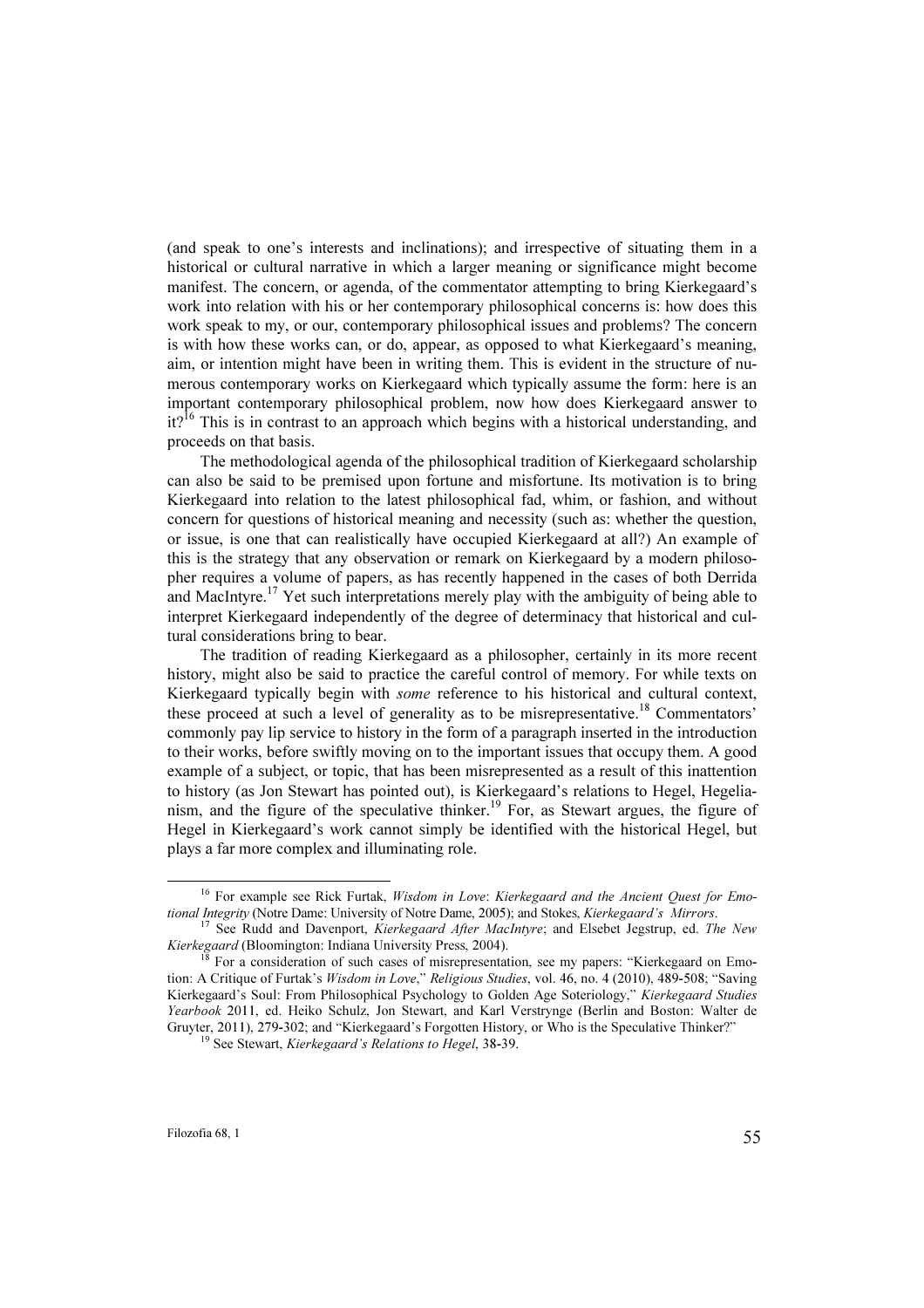The importance of being distracted by things of no consequence is also in evidence in philosophical readings. For example, commentators often spill large amounts of ink examining passages in more minor works, such as the book review Two Ages or the unfinished early work *Johannes Climacus*, as opposed to paying serious attention to more major works such as the Philosophical Fragments and the Concluding Unscientific Postscript. Such exercises are commonly undertaken to form tenuous connections between these texts and contemporary concerns, without any regard for the place or significance of these texts in the Kierkegaardian corpus more generally.

What the above features or characteristics appear to manifest is a fear of *commit*ment, specifically a commitment to making sense of Kierkegaard as a particular or single individual existing in a certain time and place (the Danish Golden Age); and of his texts and thought as a product of the history and culture of that time. Yet to recognize this, and commit oneself to making sense of the historical Kierkegaard, is to take on a *responsibil*ity: that one's work does justice to the historical facts. Indeed, one might say that it is only through such commitment and responsibility that continuity is gained; and the figure of Kierkegaard; Kierkegaard scholarship; and the Kierkegaard scholar, form a stable, coherent, and persistent identity. When one looks across the numerous different Kierkegaards that can be found in the history of commentary and scholarship, and the numerous methodological approaches to his thought and work, one might be tempted to conclude that a commitment to history, and the subsequent taking on of responsibility and formation of a coherent and stable identity are precisely what is lacking.

All of the definitive features of aestheticism outlined (a commitment to immediacy, dependency upon fortune and misfortune, ability to control memory and be distracted by things of no consequence; and the avoidance of commitment, responsibility, and formation of a stable and coherent identity) can be said to be shared by the tradition of reading Kierkegaard as a philosopher; and so it can be concluded that it is, at bottom, aesthetic. The philosophical tradition of reading Kierkegaard is, ironically, a tradition of aestheticism.

5. A Poem for the Poem's Sake. The above case proceeds at a certain level of generality; to help substantiate it I will now offer some examples from the work of two commentators who are inheritors of the tradition of reading Kierkegaard as a philosopher: Anthony Rudd and Patrick Stokes. In this I will again take the above features of aestheticism in turn (a commitment to immediacy, dependency upon fortune and misfortune, ability to control memory and be distracted by things of no consequence; and the avoidance of commitment, responsibility) and apply them to the works of Rudd and Stokes. Focusing upon some of the methodological remarks made by these commentators, I will seek to establish that their approach to Kierkegaard is based on presuppositions that can be said to be aesthetic.<sup>20</sup>

Rudd and Stokes' investigations into Kierkegaard's thought and work both begin

<sup>&</sup>lt;sup>20</sup> While there are some differences in the methodological views of Rudd and Stokes, I take them to be sharing a common approach to Kierkegaard.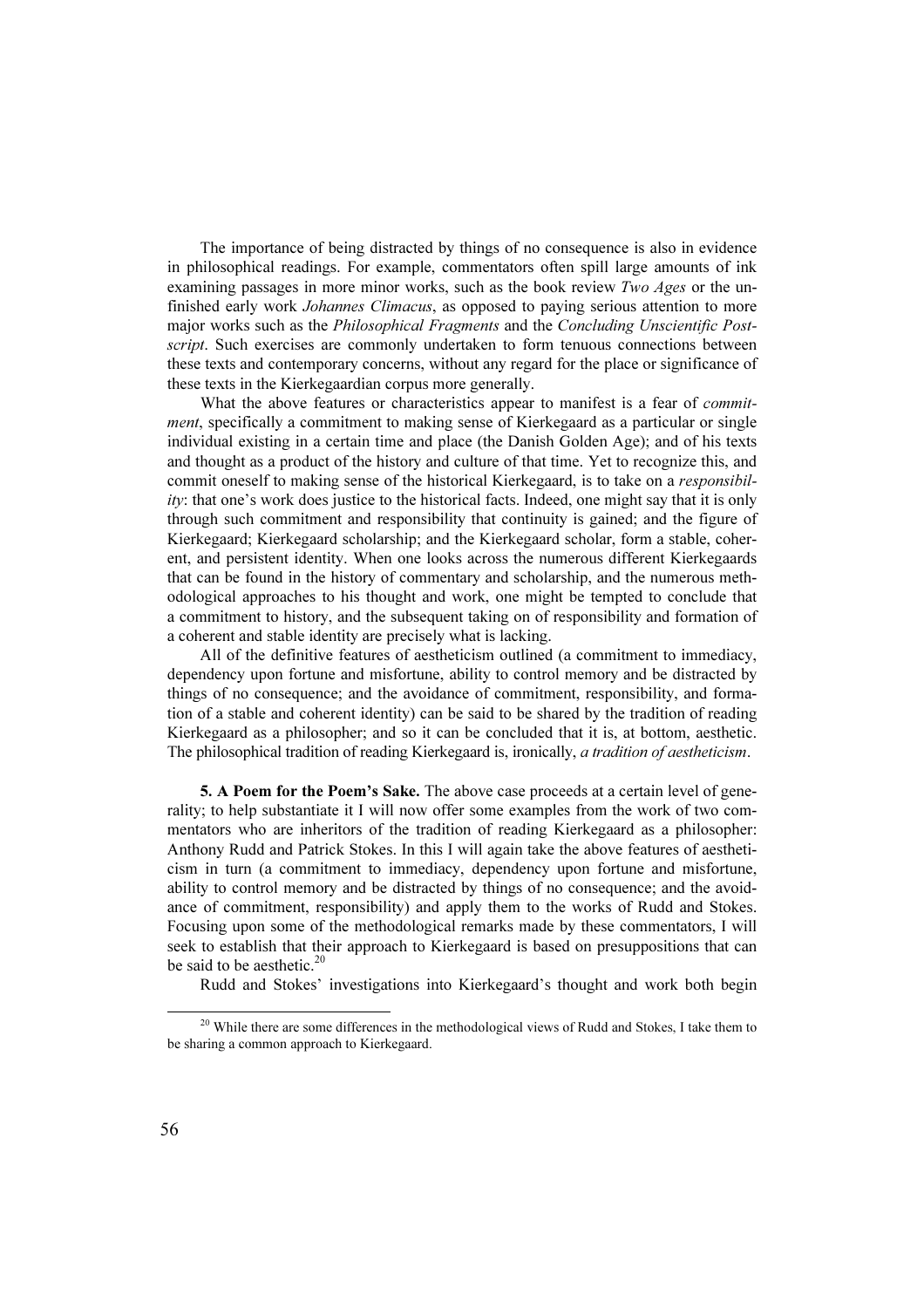from a concern with modern day contemporary issues. For instance, Kierkegaard and the Limits of the Ethical is an attempt to say something about the "problematic status" of ethics and religion in the modern world, and to show how Kierkegaard's work is relevant to the questions and problems of contemporary analytic philosophers.<sup>21</sup> Specifically, Rudd attempts to bring Kierkegaard's work into positive relation to recent issues in epistemology, ethics, virtue ethics, personal identity, and narrative theory; and to bring Kierkegaard into relation to modern thinkers such as Alasdair MacIntrye, Derek Parfit, Bernard Williams, and Philippa Foot.<sup>22</sup> Stokes, in part influenced by the work and thought of Rudd, also seeks to show how Kierkegaard can be applied to issues in contemporary ethics and personal identity. Specifically, Stokes brings Kierkegaard's work into relation to issues in the ontology of selfhood, moral perceptualism, and narrative theory; and such contemporary figures as John McDowell, Harry Frankfurt, Bernard Williams, Iris Murdoch, and Derek Parfit.<sup>23</sup>

The approach of Rudd and Stokes stems from a concern with, and interest in, contemporary philosophical issues; and how Kierkegaard's work and thought stands with respect to modern philosophical problems and the work of contemporary thinkers. This approach is premised upon immediacy, because it depends upon interpreting Kierkegaard's thought in terms of how his work can, or might, speak to our contemporary philosophical problems and concerns. Such an approach is immediate because it begins by reading Kierkegaard's work in terms of how it speaks to the interpreter's own contemporary intellectual questions and interests, as opposed to attempting to situate it within its own historical, intellectual, and cultural context.

Rudd and Stokes' approach also rests upon fortune and misfortune: for it is dependent upon both what happens to be the question or issue of the day, as well as upon what issues or questions these commentators happen to find curious or interesting. In this way the approach of these commentators is *contingent* upon contemporary philosophical whim and fashion, as opposed to being concerned with historical facts and the degree of determinacy that they provide (as well as with what Kierkegaard thinks is not wholly subject to contingency: i.e. the absolute, the necessary, and the eternal). The methodological approach shared by Rudd and Stokes can be said to be aesthetic, in that it is premised upon both immediacy, fortune, and misfortune.

These commentators can also be said to practice the careful control of memory. Rudd, for instance, opens the preface of Kierkegaard and the Limits of the Ethical by writing "I hope it will be of interest to students of Kierkegaard to see, rather than another work of historical scholarship, an attempt to make philosophical use of his ideas."<sup>24</sup> Rudd's portrait of the discipline into which his book emerges is of a field with a predominant focus on historical scholarship, and in which the attempt to make contemporary phi-

<sup>&</sup>lt;sup>21</sup> Rudd, *Kierkegaard and the Limits of the Ethical*, vii.<br><sup>22</sup> Ibid., 19<br><sup>23</sup> See Stokes, *Kierkegaard's Mirrors*, 11.

 $24$  Rudd, Kierkegaard and the Limits of the Ethical, vii.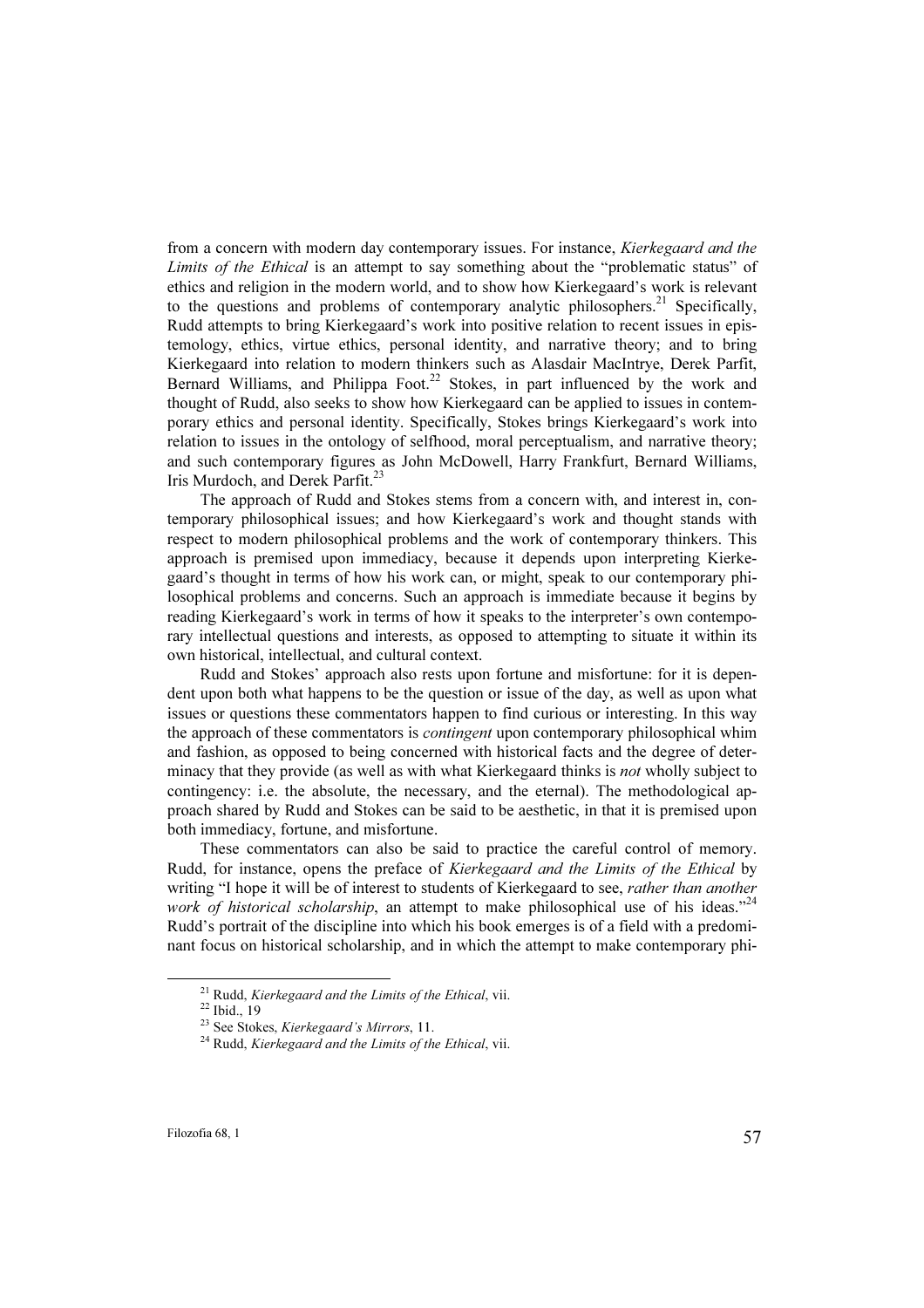losophical use of Kierkegaard's ideas is the exception. However, it is dubious as to the historical scholarship to which Rudd is referring. Kierkegaard and the Limits of the Ethical was born into a discipline already populated by numerous commentators attempting to make philosophical use of Kierkegaard's ideas (in the work of scholars such as: C. Stephen Evans, M. Jamie Ferreira, and Merold Westphal). In contrast, at the time of publication, there was arguably little or no serious historical research into Kierkegaard's immediate historical context.

The seventeen years separating the publication of Kierkegaard and the Limits of the Ethical and Kierkegaard's Mirrors have, largely thanks to the work of Jon Stewart, given us an understanding of Kierkegaard's place in the Danish Golden Age history and culture. A knowledge of how Kierkegaard's work and thought appears in his immediate context is, therefore, not something that Rudd can reasonably be expected to have had. The same, however, is not true of Stokes, who has read Stewart's work; and is familiar with the details of Kierkegaard's place in the Danish Golden Age. While Kierkegaard's Mirrors makes passing reference to Kierkegaard's contemporaries Frederik Sibbern and Johan Ludvig Heiberg, no mention is made of Hans Lassen Martensen or the Danish debates about Hegelian mediation and its application to Christian Dogmatics. Stokes is not ignorant of these issues, but prefers to keep discussions of Kierkegaard's context at a high level of generality, and in abstraction of the historical particularities. For instance, characterizing Golden Age Denmark as "the small philosophical orbit… in thrall to the intellectual currents of its southern neighbour [Germany]" allows Stokes to skip many of the details that a recognition of the culture and history of the Danish Golden Age as unique and interesting in its own right would demand.<sup>25</sup>

Our commentators can also be said to be distracted by things of no consequence. For instance, much of Kierkegaard and the Limits of the Ethical is concerned with Kierkegaard's first significant work *Either/Or*, and with giving a secular account and reconstruction of the views of the Judge in *Either/Or* part II. While *Either/Or* is a major work in Kierkegaard's authorship, it is important to understand it within its historical and cultural context. As Jon Stewart has recently, and convincingly, argued Either/Or was conceived as a response to the debate taking place in Denmark at the time concerning Hegel's logic of mediation; and specifically Hegel's ideas concerning the law of the excluded middle.<sup>26</sup> Rudd's focus on *Either/Or*, and his attempt to read it independently of its immediate historical context, leaves him myopic with respect to both the cultural significance of Either/Or in general and the theological content of the Judge's views in particular (for instance, the Judge's repeated concerns about the nature of the soul).

Stokes, too, grounds the argument of Kierkegaard's Mirrors on a tenuous basis. For instance, the beginning of Chapter II of *Kierkegaard's Mirrors* states: "Kierkegaard and his pseudonyms devote relatively little time to the nature of consciousness – the key category in terms of which subjectivity is generally discussed in contemporary philosophy.

<sup>&</sup>lt;sup>25</sup> Stokes, Kierkegaard's Mirrors, 21-22.<br><sup>26</sup> Stewart, Kierkegaard's Relations to Hegel, 183.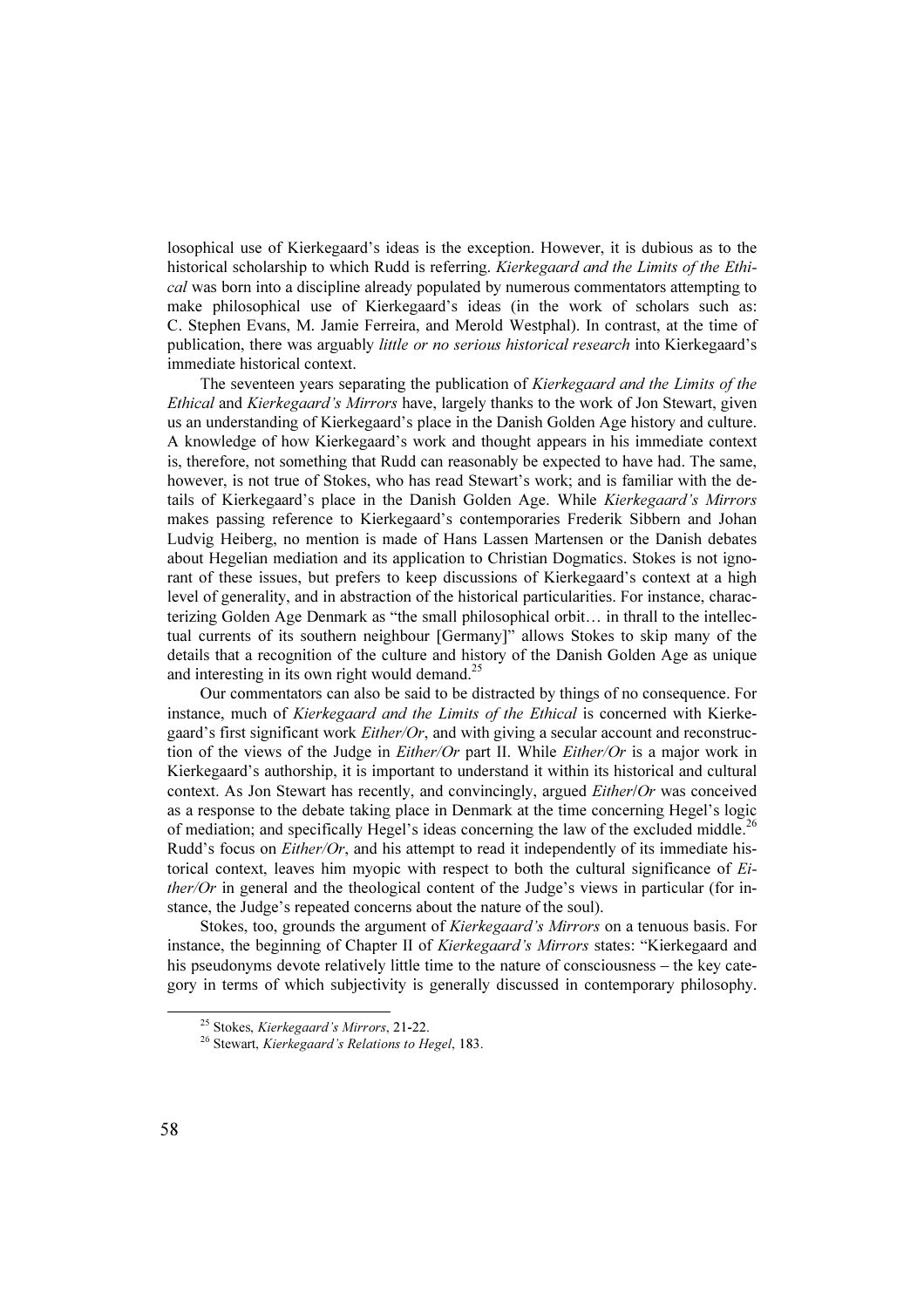Kierkegaard's only sustained treatment of the issue of consciousness occurs in the very short, unusually schematic section of the unfinished, unpublished *Johannes Climacus*..."<sup>27</sup>

Rather than drawing the obvious conclusion that Kierkegaard is just not interested in the nature of consciousness as it is discussed in contemporary philosophy, Stokes' commitment to bringing Kierkegaard into positive relation with contemporary philosophy leads him to infer the contrary. Indeed, Stokes uses the lack of any obvious textual evidence as licence to investigate an "unusually schematic" section of Johannes Climacus. A text that, in Stokes' own recognition, is unfinished and remained unpublished in Kierkegaard's life time.

The above points might be said to manifest a fear of commitment and responsibility, specifically a commitment of and responsibility to making sense of Kierkegaard as a particular individual who lived in a certain historical, intellectual, and cultural context. On this point it is interesting to consider some of the ways in which these commentators seek to justify their own methodological enterprise, whilst avoiding the demand to make sense of Kierkegaard as a historically single individual.

Rudd, in the opening chapter of Kierkegaard and the Limits of the Ethical, writes: "I do not claim in my exegesis to be revealing the 'true' Kierkegaard...I am certainly open to the accusation of 'creating' Kierkegaard as a precursor of certain contemporary philosophers, notably MacIntyre. But any interpretation is a dialogue between what has to be interpreted and the present concerns of the interpreter-which is why literary criticism, history-including the history of philosophy, and translations of classic works have to be done afresh by each new generation. This is not, of course, a defence of arbitrariness; I do not think that I am reading into Kierkegaard what is not there, and I shall be quoting extensively from his works in support of my interpretations."<sup>28</sup>

Whilst interpretation is conditioned by our own interests and concerns, this does not negate the fact that we can arrive at an understanding of a figure's work or position within their historical context. An important part of this process is placing our own concerns and agendas to one side, and attempting to determine the concerns and motivations of the figure in question. In characterizing all interpretation as subject to the present concerns of the interpreter Rudd is not defending exegesis, but eisegesis. Moreover, the above is effectively an admission by Rudd that his interpretation of Kierkegaard results from the immediacy of his own concerns, rather than a genuine attempt to engage with and understand the work of the other.

Stokes is more sensitive to methodological concerns surrounding how the historical Kierkegaard coheres with the contemporary philosophical uses to which he wishes to put him. In particular, Stokes is aware of the possibility that the historical Kierkegaard might transpire to be so radically different that he cannot be brought into relation to our contemporary concerns and agendas. On this point, Stokes writes: "I think we can indeed mine Kierkegaard for useful philosophical insights that may have applications in contexts very

<sup>&</sup>lt;sup>27</sup> Stokes, Kierkegaard's Mirrors, 29.<br><sup>28</sup> Rudd, Kierkegaard and the Limits of the Ethical, 19.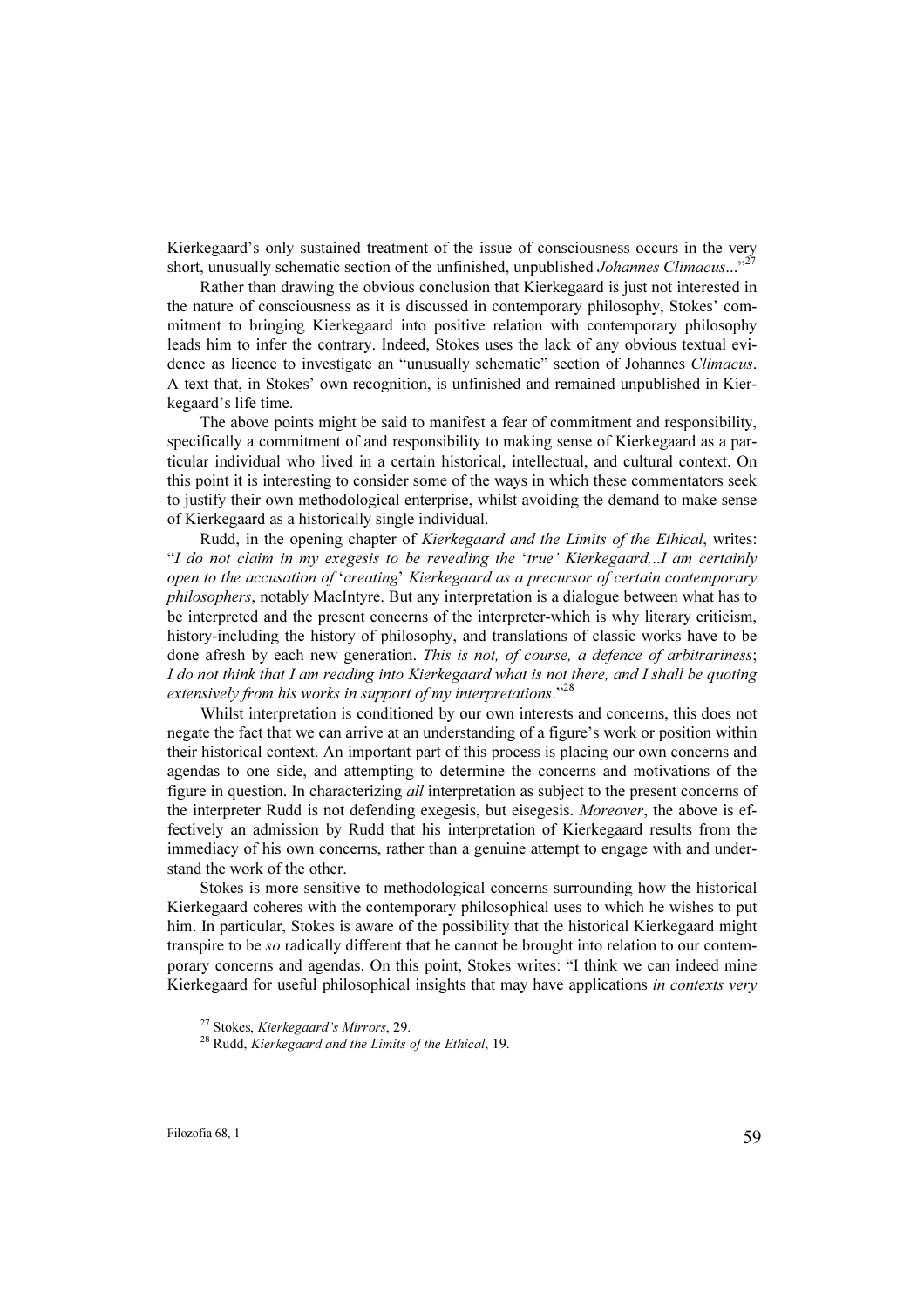alien to his own. This is, it seems to me, essential work if Kierkegaard is to be regarded as a thinker of ongoing philosophical value rather than a merely historical figure, a sort of dimly-remembered eccentric uncle of Heidegger, whose work can safely be ignored by those disinclined to deal with it." $29$ 

The point is that even if Kierkegaard's context is not just different, but "very alien" (read: absolutely different?), to our own, then we can still "mine" him for philosophical insight (which raises the question of *just how far* we would have to go before we were unable to make such an application? Does Stokes think that there is a limit to intelligible interpretation, or is the possibility that there is no such limit simply ruled out a priori?)

What is interesting about this passage is the *justification* given for reading Kierkegaard philosophically. This justification is, effectively, that Kierkegaard cannot be a merely historical figure, if he is not to be a merely historical figure. Or, we must be able to read Kierkegaard philosophically if we are to be able to read him philosophically. Or, Kierkegaard must be a philosopher if he is to be a philosopher. The possibility that Kierkegaard's thought is historically conditioned such that it *cannot* be applied to our own time must be ruled out a priori, if the enterprise of reading Kierkegaard philosophically is to remain an intelligible one. Stokes tautological justification indicates that he has come up against the limit of intelligibility with respect to his own methodological agenda, beyond which the giving of further reasons or justifications make no sense.

In explicitly addressing the objection that I am bringing to bear Stokes says: "Some may find the whole thing hopelessly anachronistic: why would a  $19<sup>th</sup>$  century Danish philosopher-theologian have anything to say to living, analytic philosophers such as Derek Parfit, Galen Strawson and J. David Velleman? The only real way to answer this objection is to simply go ahead and show that Kierkegaard *does* have something to say..."<sup>30</sup>

In this way the practise of applying Kierkegaard to contemporary analytic philosophy is thought to be *self-justifying*. The enterprise of reading Kierkegaard philosophically needs no justification from the outside, but is rather considered autotelic.

If I am correct in my claim that philosophical readings of Kierkegaard are ultimately aesthetic, then there is an apposite analogy to be drawn between Stokes' attempt to justify his own agenda and that of the Nineteenth Century *l'art pour l'art* movement. Specifically one might think of Edgar Allan Poe's "The Poetic Principle," in which Poe claims that the justification of poetry is, poetry; and the "poem written solely for the poem's sake."<sup>31</sup> If I am correct then the attempt to apply Kierkegaard to contemporary philosophy, indeed the whole tradition of reading Kierkegaard philosophically, might be thought of as one long self-justifying poem; a reflection in which aesthetic interpreters use Kierkegaard as a muse in the name of own narcissistic intellectual concerns and interests.

<sup>&</sup>lt;sup>29</sup> Stokes, *The Naked Self*, 28-29.<br><sup>30</sup> Stokes, *The Naked Self*, 25, Stokes' emphasis.<br><sup>31</sup> "[U]nder the sun there neither exists nor *can* exist any work more thoroughly dignified – more supremely noble – than this very poem, this poem  $per$  se – this poem which is a poem and nothing more – this poem written solely for the poem's sake." Edgar Poe, The Poems, (Adamant Media, 2000), 9.